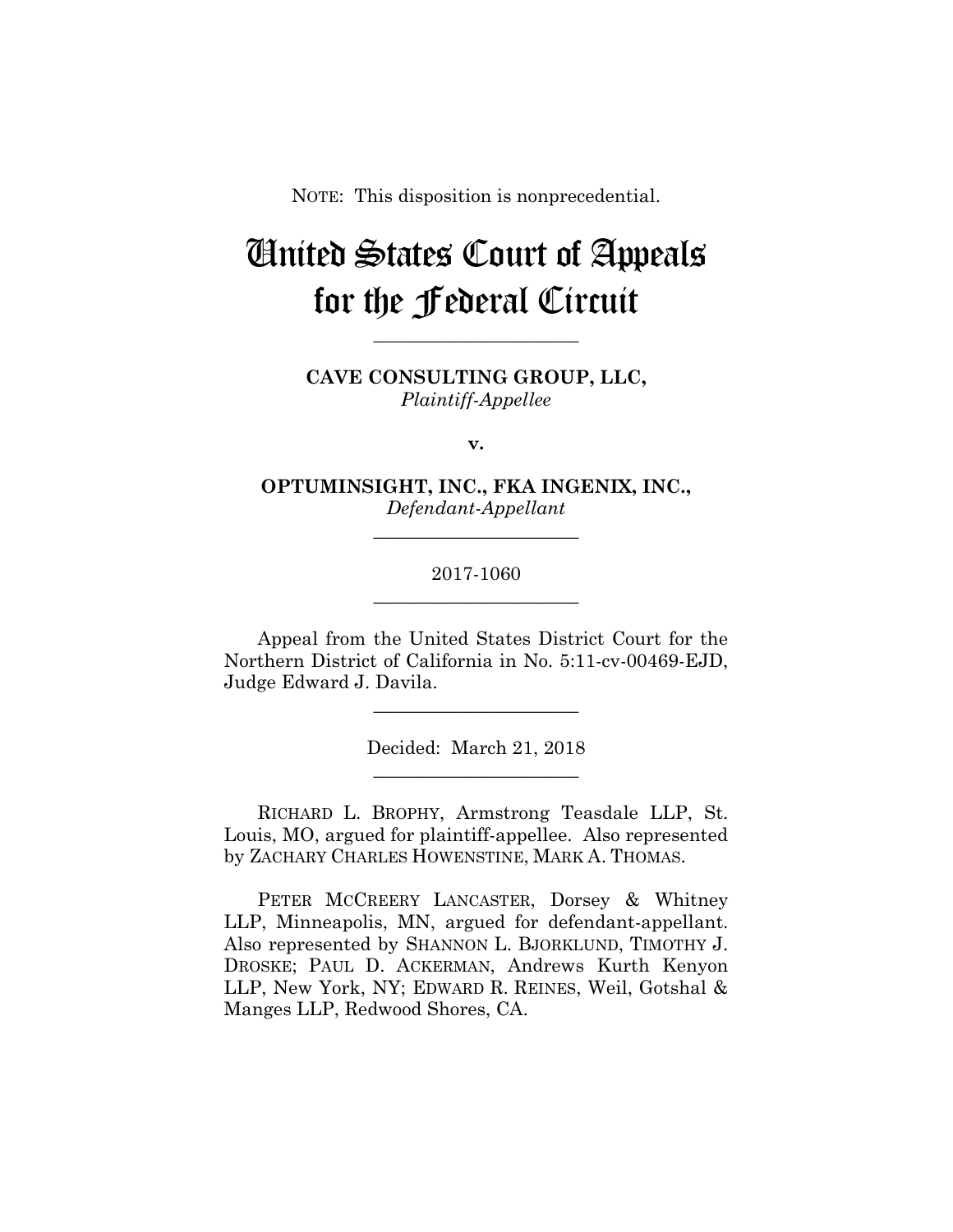#### Before LOURIE, DYK, and TARANTO, *Circuit Judges.*

**\_\_\_\_\_\_\_\_\_\_\_\_\_\_\_\_\_\_\_\_\_\_** 

## LOURIE, *Circuit Judge*.

OptumInsight, Inc. ("Optum") appeals from the final judgment by the United Stated District Court for the Northern District of California. *See Cave Consulting Grp., LLC v. OptumInsight, Inc.*, No. 5:11-cv-00469-EJD (N.D. Cal. Apr. 6, 2015), ECF No. 370; J.A. 1. The judgment follows a jury verdict in favor of Cave Consulting Group, LLC ("Cave") that U.S. Patent 7,739,126 ("the '126 patent") is not invalid and was infringed by Optum, awarding Cave \$12,325,000 in damages. *See Cave Consulting Grp., LLC v. OptumInsight, Inc.*, No. 5:11-cv-00469-EJD (N.D. Cal. Apr. 3, 2015), ECF No. 366; J.A. 81–85.

On appeal, Optum challenges the district court's various rulings, including a claim construction order, *see Cave Consulting Grp., LLC v. Ingenix, Inc.*, No. 5:11-cv-00469- EJD, 2013 WL 2467930 (N.D. Cal. June 7, 2013) ("*Claim Construction Order*"), orders on summary judgment motions, *see Cave Consulting Grp., LLC v. OptumInsight, Inc.*, No. 5:11-cv-00469-EJD, 2015 WL 740379 (N.D. Cal. Feb. 20, 2015) ("*SJ Order*"); *Cave Consulting Grp., LLC v. OptumInsight, Inc.*, No. 5:11-cv-00469-EJD (N.D. Cal. Feb. 23, 2015), ECF No. 293; J.A. 77–79, an order on *Daubert* motions, *see Cave Consulting Grp., LLC v. OptumInsight, Inc.*, No. 5:11-cv-00469-EJD, 2015 WL 13413389 (N.D. Cal. Feb. 20, 2015) ("*Daubert Order*"), an order on certain pre-trial motions, *see Cave Consulting Grp., LLC v. OptumInsight, Inc.*, No. 5:11-cv-00469-EJD (N.D. Cal. Mar. 16, 2015), ECF No. 332; J.A. 80, and an order on motion for judgment as a matter of law ("JMOL") or for a new trial, *see Cave Consulting Grp., LLC v. OptumInsight, Inc.*, No. 5:11-cv-00469-EJD, 2016 WL 4658979 (N.D. Cal. Sept. 7, 2016) ("*Post-trial Order*").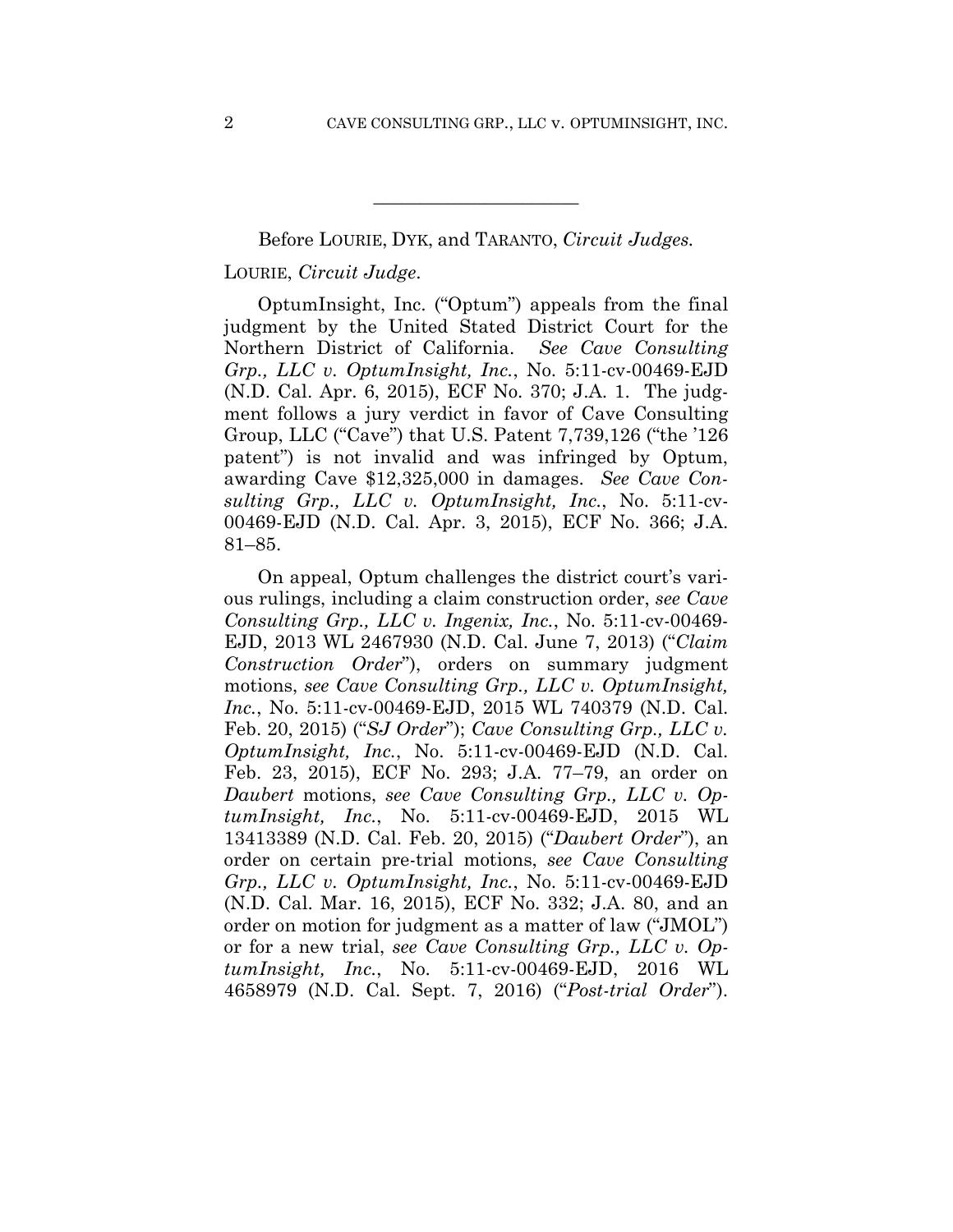Because the district court erred in its claim construction, we *reverse in part*, *vacate in part*, and *remand*.

### **BACKGROUND**

Cave owns the '126 patent, which discloses "[a] method for measuring physician efficiency and patient health risk stratification." '126 patent Abstract. The '126 patent describes that a physician's "efficiency," *i.e.*, the cost of care by a physician compared to that of a peer group, can be determined by analyzing relevant medical claims data. *Id.* col. 1 ll. 13–46, col. 7 l. 4–col. 9 l. 26. Independent claims 22 and 29 are at issue in this appeal; claim 22 reads as follows:

22. A method implemented on a computer system of determining physician efficiency, the method comprising:

obtaining medical claims data stored in a computer readable medium on the computer system;

performing patient analysis using said obtained medical claims data to form episodes of care utilizing the computer system;

performing output process based on performed patient analysis utilizing the computer system, the output process comprising:

assigning episodes of care to physicians; and

applying a first maximum duration rule to identify episodes of care;

assigning at least one physician to a report group utilizing the computer system;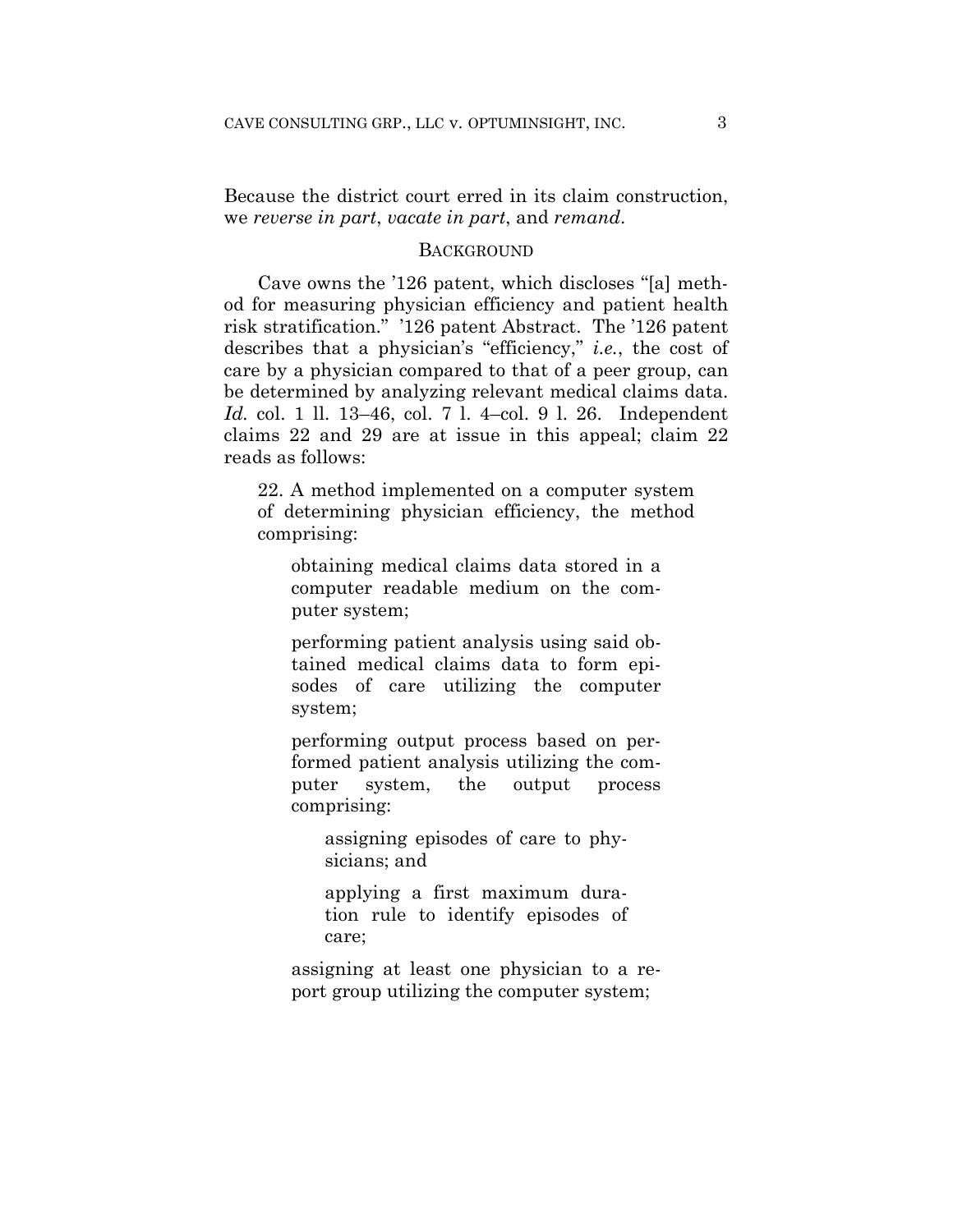determining eligible physicians and episode of care assignments utilizing the computer system;

calculating condition-specific episode of care statistics utilizing the computer system;

calculating *weighted episode of care statistics* across medical conditions utilizing a predefined set of medical conditions for a specific specialty type utilizing the computer system; and

determining efficiency scores for physicians from said calculated conditionspecific episode of care statistics and said *weighted episode of care statistics* calculated across medical conditions utilizing the computer system.

*Id.* col. 111 l. 55–col. 112 l. 14 (emphases added).

Similarly, claim 29 requires "[a] computer program product" that "perform[s] the acts of" the identical steps of the method delineated in claim 22. *Id.* col. 112 ll. 38–67.

The '126 patent describes its method as employing what it calls a "marketbasket" based on physicians' specialties and discloses calculating "weighted episode statistics" of a peer group and of a physician to determine the physician's efficiency score. *Id.* col. 92 l. 27–col. 94 l. 47. In particular, the '126 patent describes that according to its method of using the "marketbasket," "regardless of a physician's (or peer group's) actual episode work effort, the rule standardizes each physician's actual work effort to a static set of weight factors," and that its method "allows for an apples-to-apples comparison of one physician's marketbasket results to another physician's marketbasket results." *Id.* col. 73 ll. 51–53, 57–61. The patent further states that its calculation of "weighted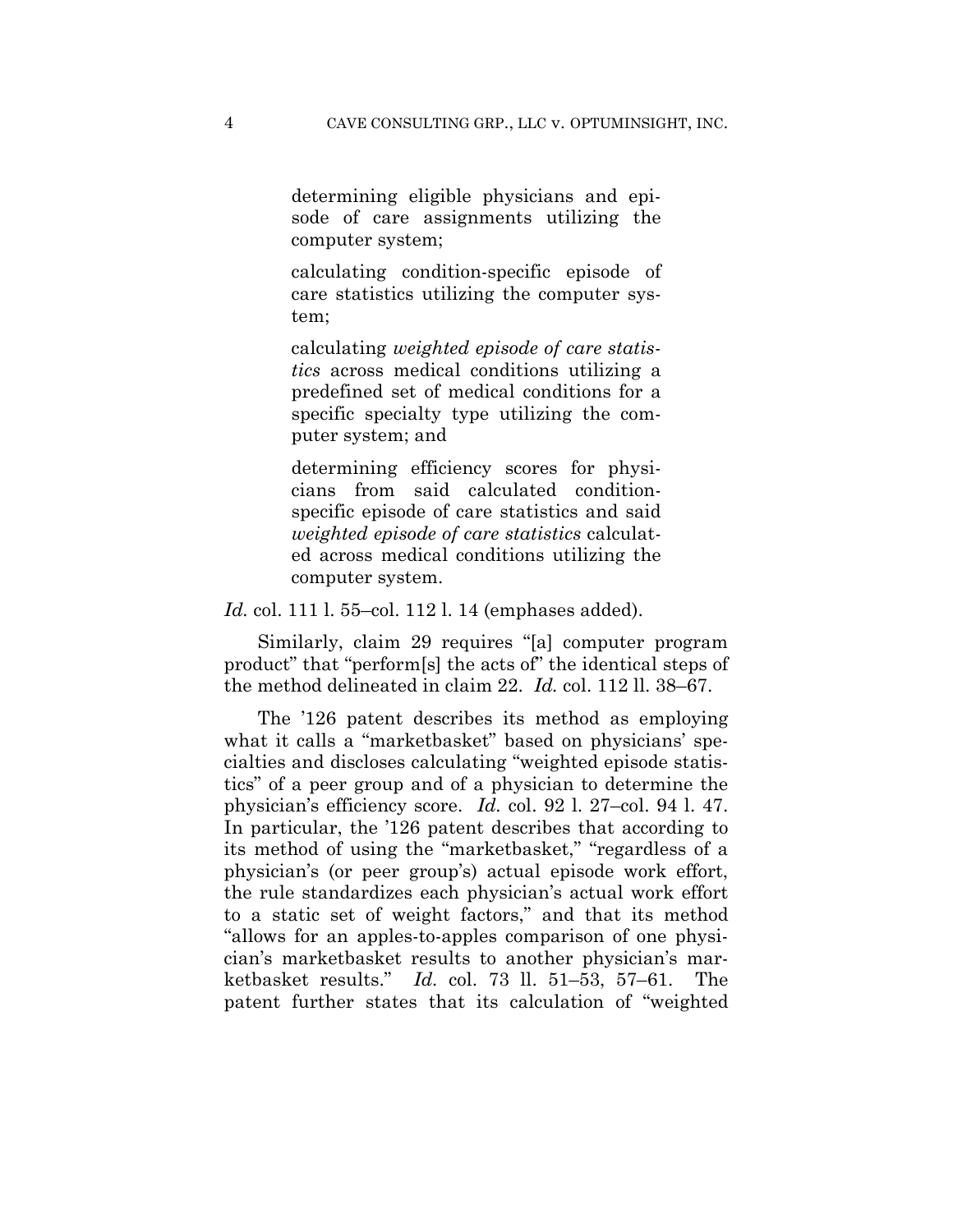episode statistics" using the "marketbasket" is "referred to as the indirect standardization rule" and that "[t]he system of the present invention uses an indirect standardization technique for weighting together the episodes within the core group of medical conditions." *Id.* col. 92 ll. 37–41.

As background, the '126 patent discusses the prior art methods that "use a physician's actual episode composition." *Id.* col. 1 ll. 50–51. The patent further discusses, *inter alia*, a type of measurement error, which "occurs in most if not all current efficiency measurement systems, occurs when the physician's actual episode composition is used." *Id.* col. 2 ll. 32–34. On the other hand, the patent states that, in calculating a peer group's "weighted episode statistics," its method "does not use the peer group's actual episode composition to calculate the weighted average. Instead, the predetermined standard marketbasket weights are used." *Id.* col. 93 ll. 12–14. Similarly, in calculating an individual physician's "weighted episode statistics," the patent states that "the same indirect standardization weighting calculations are performed using the physician's condition-specific utilization and charges per episode and the same specialty-specific marketbasket weights." *Id.* col. 93 ll. 31–35.

In 2011, Cave filed suit against Ingenix, Inc., Optum's predecessor, in the Northern District of California, alleging infringement of the '126 patent. Optum counterclaimed, asserting its own patents against Cave. They were found not to have been infringed and that issue is not before us in this appeal. It is undisputed that Cave and Optum both develop and market software and services that are used to measure efficiency of healthcare providers. Appellant's Br. 3–4; Appellee's Br. 2–3.

In August 2012, the district court held a claim construction hearing. In June 2013, the court issued an order construing, *inter alia*, certain claim limitations of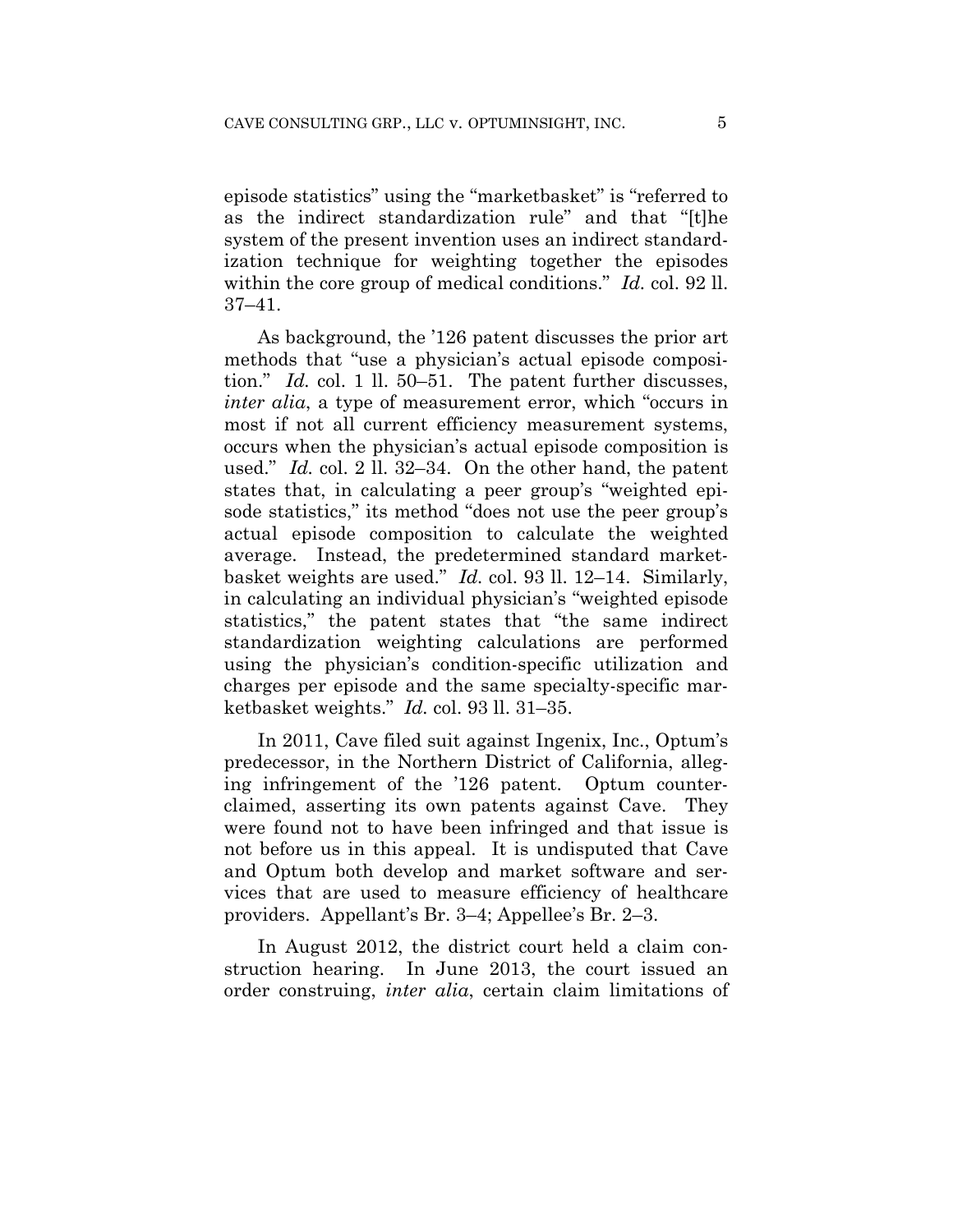the '126 patent. *See Claim Construction Order*, 2013 WL 2467930. The court construed "weighted episode of care statistics" in claims 22 and 29 as "cost or length of care statistics for a group of medical conditions calculated using the relative importance of each condition to the others of the group," adopting Cave's proposed construction. *Id.* at \*2–4. In so doing, the court rejected Optum's proposal to construe the limitation as requiring a usage of "predetermined weight factors" rather than the actual episode composition. *Id.* Such requirement would exclude direct standardization from the scope of the claim, and the district court reasoned that doing so would "essentially read out the nine dependent claims that rely on direct standardization." *Id*. at \*4. The court, however, agreed with Optum and declined to construe the limitation "determining eligible physicians and episode of care assignments" in claims 22 and 29, adopting the plain meaning of the language of the claim limitation. *Id.* at \*5–6. In construing these claim limitations, the district court did not rely on any extrinsic evidence. *See id.* at \*2– 6.

In February 2015, the district court issued orders on the parties' motions, including their respective motions to exclude, *see Daubert Order*, 2015 WL 13413389, and summary judgment motions on infringement and validity, *see SJ Order*, 2015 WL 740379. In its summary judgment order, the district court determined, *inter alia*, that Optum had not shown invalidity or noninfringement of the '126 patent at the summary judgment stage. *SJ Order*, 2015 WL 740379, at \*3–12, \*14–15. The court first rejected Optum's argument that the '126 patent was invalid for anticipation, being on sale or in public use under § 102(b),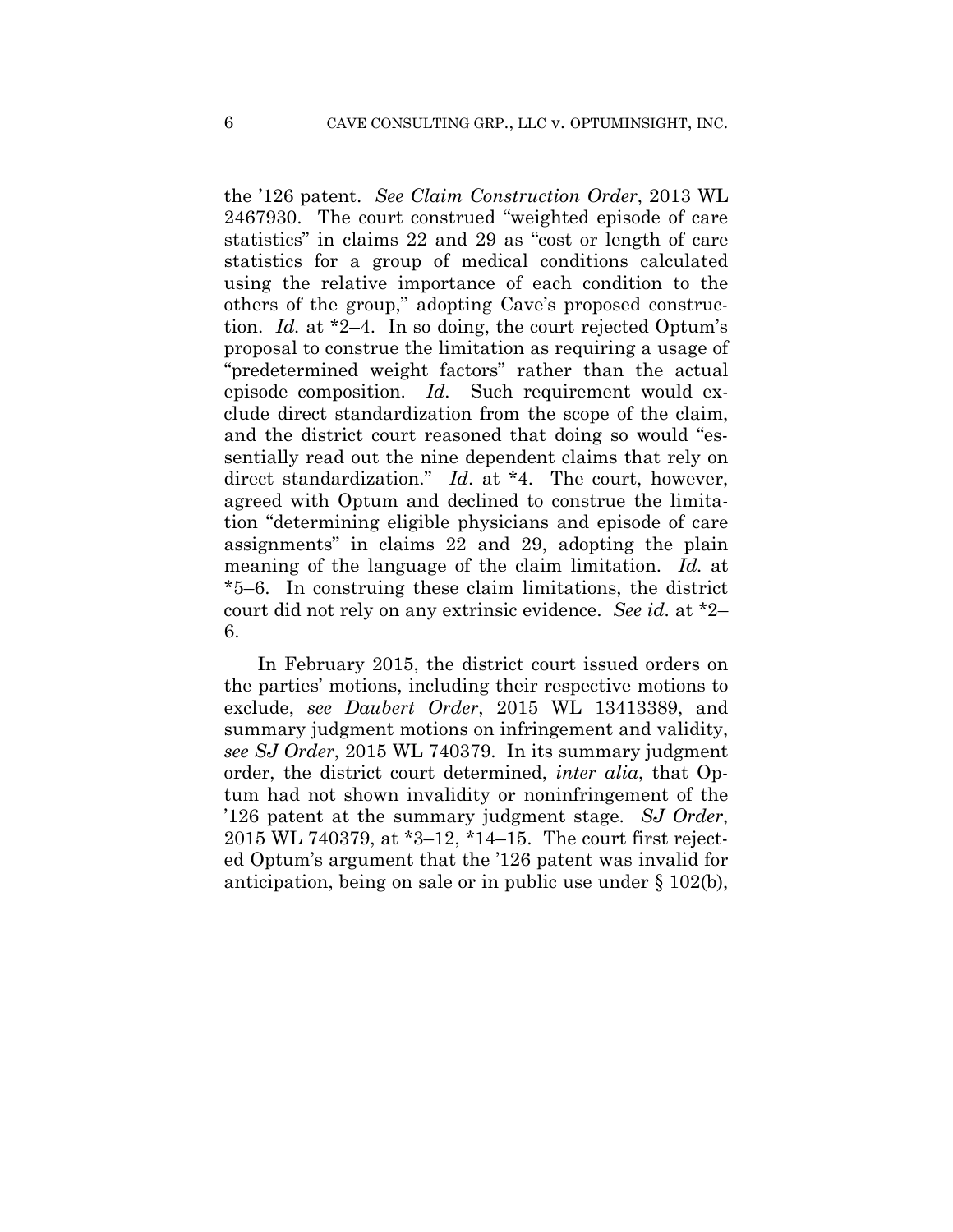or due to prior invention by Optum under § 102(g).1 *Id.* at \*3–12.

As for Optum's noninfringement arguments, the court rejected them. It determined that they were either an attempt to relitigate the claim limitations already construed, or dependent upon the plain meaning of the limitations not construed by the court and must be understood by the jury from the viewpoint of a skilled artisan. *Id.* at \*14–15. Thus, the court ruled that, beyond the limitation specifically construed, namely, "weighted episode of care statistics," the remaining language of "calculating weighted episode of care statistics across medical conditions utilizing a predefined set of medical conditions," which Optum argued it did not meet, should be understood by the jury according to how a person of ordinary skill in the art would read the limitation. *Id*. The court also rejected Optum's noninfringement argument regarding other limitations, including "determining eligible physicians and episode of care assignments," which the court had decided not to construe. *Id.* at \*15.

Thereafter, the court issued an order clarifying its *SJ Order*, and granted "[Cave's] motion for summary judgment of validity of the '126 patent under  $\S$  102(a), (b), and (g) for the same reasons set forth in the Order." J.A. 77– 79. The court also granted Cave's motion to exclude from trial Optum's arguments on whether a certain order of steps should be required to meet the "determining eligible physicians and episode of care assignments" limitation. J.A. 80.

1

<sup>&</sup>lt;sup>1</sup> The '126 patent was filed before the effective date of the Leahy-Smith America Invents Act ("AIA"), Pub. L. 112-29, 125 Stat. 284 (2011), and is governed by the prior versions of certain sections of Title 35, including §§ 102 and 112, *see id.*, Pub. L. 112-29, §§ 3(n)(1), 4(e), 125 Stat. at 293, 297.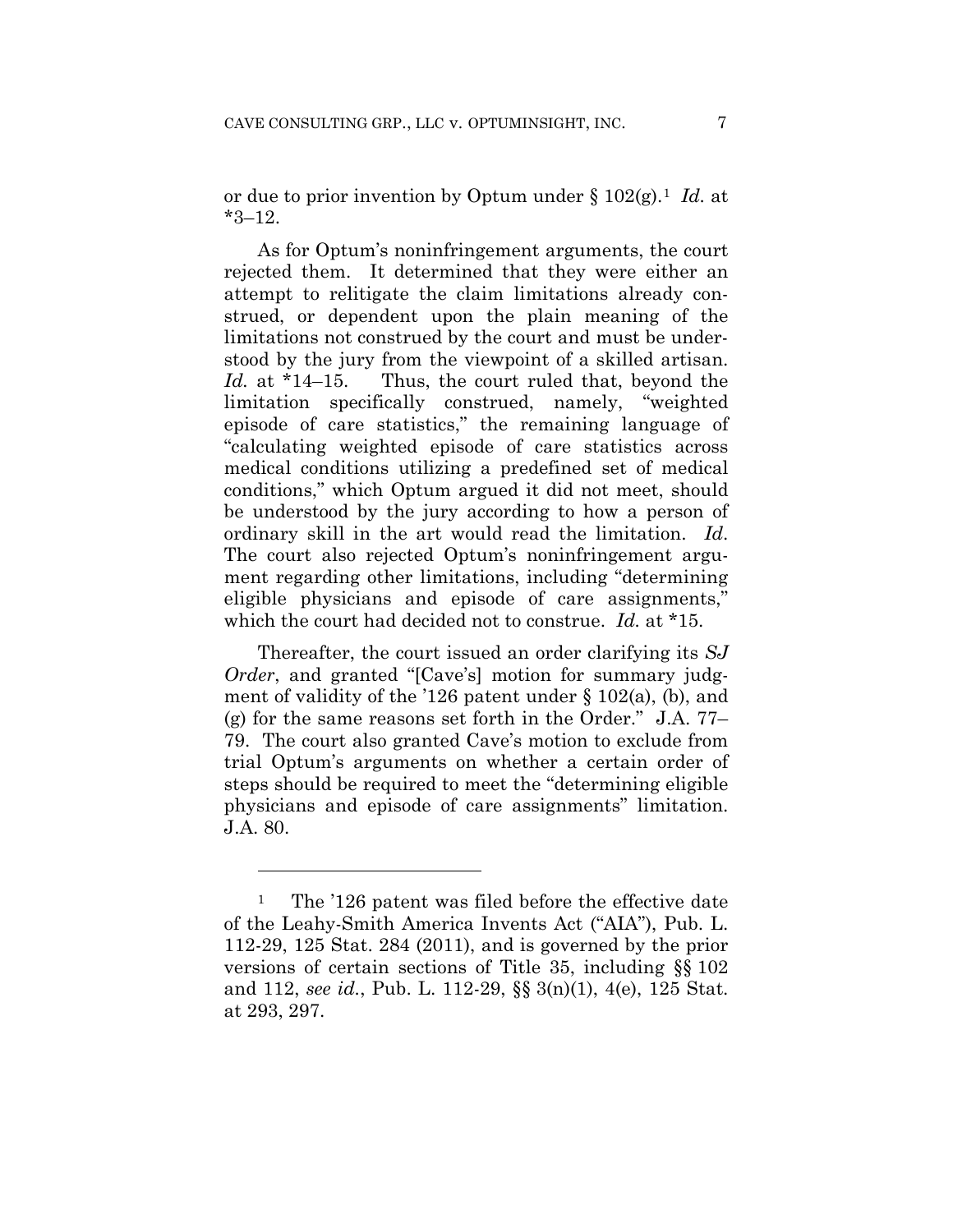A jury trial was held in March 2015, and, as relevant to this appeal, the jury was instructed on the meaning of the claim limitations as construed in the *Claim Construction Order* and presented with the questions of invalidity of the '126 patent for inadequate written description of "weighted episode of care statistics" under § 112 and infringement of claims 22 and 29 by Optum's Impact Intelligence software product. *Cave Consulting Grp., LLC v. OptumInsight, Inc.*, No. 5:11-cv-00469-EJD (N.D. Cal. Apr. 1, 2015), ECF No. 357; J.A. 13444–50. In addition to the claim limitations construed in the *Claim Construction Order*, the jury was also instructed on the meaning of "predefined set of medical conditions." J.A. 13446–47; *see also Post-trial Order*, 2016 WL 4658979, at \*5. At the conclusion of the trial, the jury found, *inter alia*, that the limitation "weighted episode of care statistics" does not lack adequate written description support, and that claims 22 and 29 were infringed by Optum. J.A. 82. The jury awarded Cave \$12,325,000 in damages. J.A. 83.

Following the jury trial, the parties filed post-trial motions. The district court denied all but part of Cave's motion to amend the judgment, awarding prejudgment interest, supplemental damages, and post judgment interest. *Post-trial Order*, 2016 WL 4658979, at \*25–26.

As relevant here, the district court denied Optum's motion for JMOL of noninfringement, noting that Optum did not seek construction of the "calculating weighted episode of care statistics across medical conditions utilizing a predefined set of medical conditions for a specific specialty type" limitation or make any argument before the jury on its plain and ordinary meaning. *Post-trial Order*, 2016 WL 4658979, at \*4–5. The court concluded that the jury's infringement verdict was supported by the substantial evidence of Cave's expert testimony that Optum performed that limitation. *Id*. The court further determined that the jury reasonably found that the limitation "weighted episode of care statistics" construed as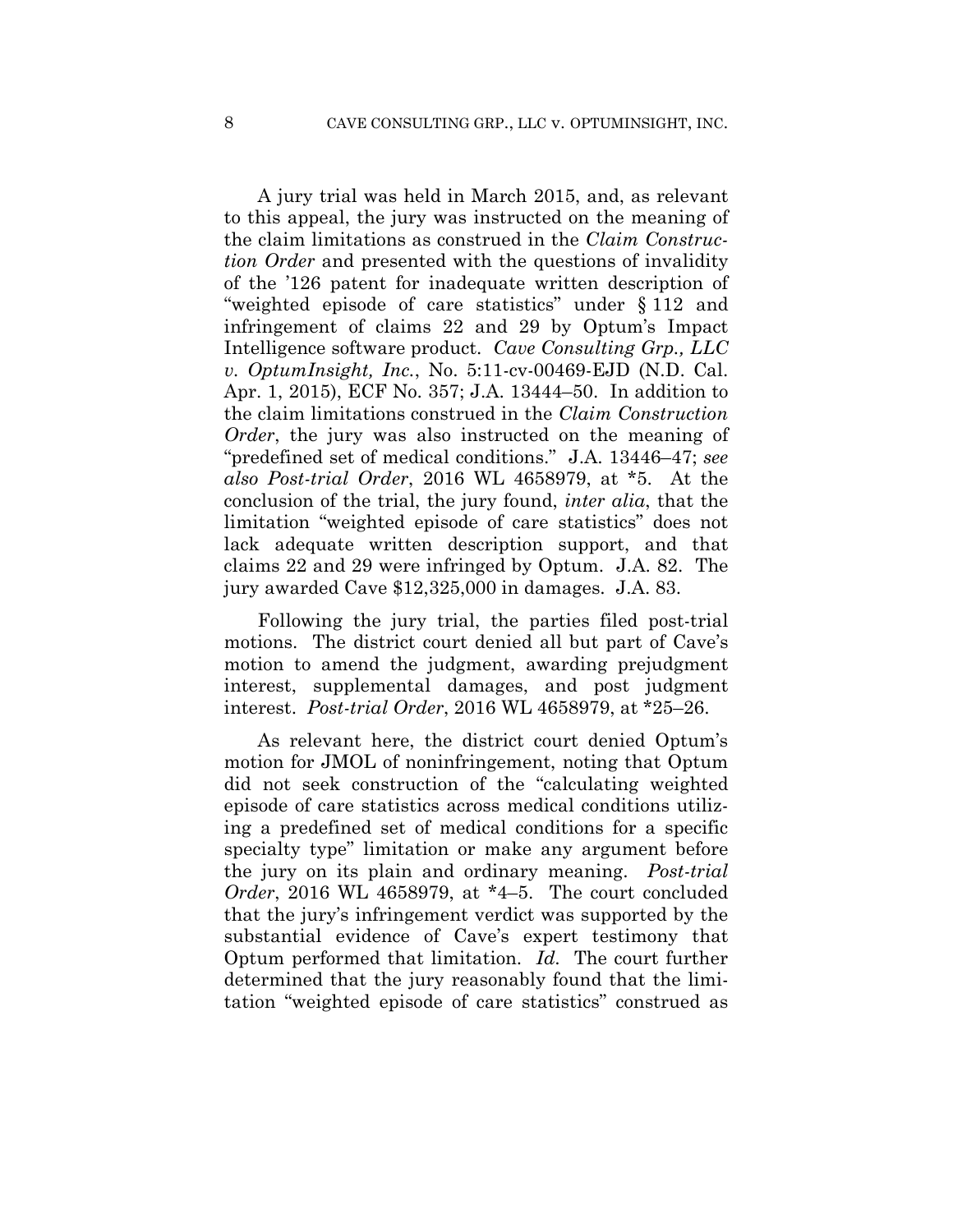covering both direct and indirect standardizations was supported by adequate written description because the '126 patent's critical description of direct standardization was not an express disclaimer of direct standardization. *Id.* at \*7–9.

Optum timely appealed. We have jurisdiction pursuant to 28 U.S.C. § 1295(a)(1).

#### **DISCUSSION**

On appeal, Optum challenges the district court's claim construction, denial of summary judgment of noninfringement, and, after the jury trial, denial of JMOL of noninfringement. Optum alternatively argues that the district court erred in granting summary judgment when it concluded that the '126 patent is not invalid for being in public use or on sale under § 102(b) or due to prior invention by Optum under  $\S 102(g)$ , which were raised as affirmative defenses. Appellant's Br. 56; Oral Argument at 1:56–2:38, *Cave Consulting Grp., LLC v. OptumInsight, Inc.*, No. 17-1060 (Fed. Cir. Feb. 12, 2018), http:// oralarguments.cafc.uscourts.gov/default.aspx?fl=2017- 1060.mp3. Optum also challenges the calculation of the damages award.

We conclude that the district court erred in its construction of "weighted episode of care statistics," which resulted in an erroneous finding of infringement based on undisputed facts. As such, we need not evaluate Optum's challenge to the damages determination, which is now moot. Moreover, because the issue of invalidity under § 102(b) and (g) were raised only as affirmative defenses and because neither party is seeking an adjudication on those issues in case of a finding of noninfringement, we do not reach the invalidity issues under § 102(b) or (g). *See Cardinal Chem. Co. v. Morton Int'l, Inc.*, 508 U.S. 83, 99– 102 (1993). As the Supreme Court noted in *Cardinal Chemical*, "[a]n unnecessary ruling on an affirmative defense is not the same as the necessary resolution of a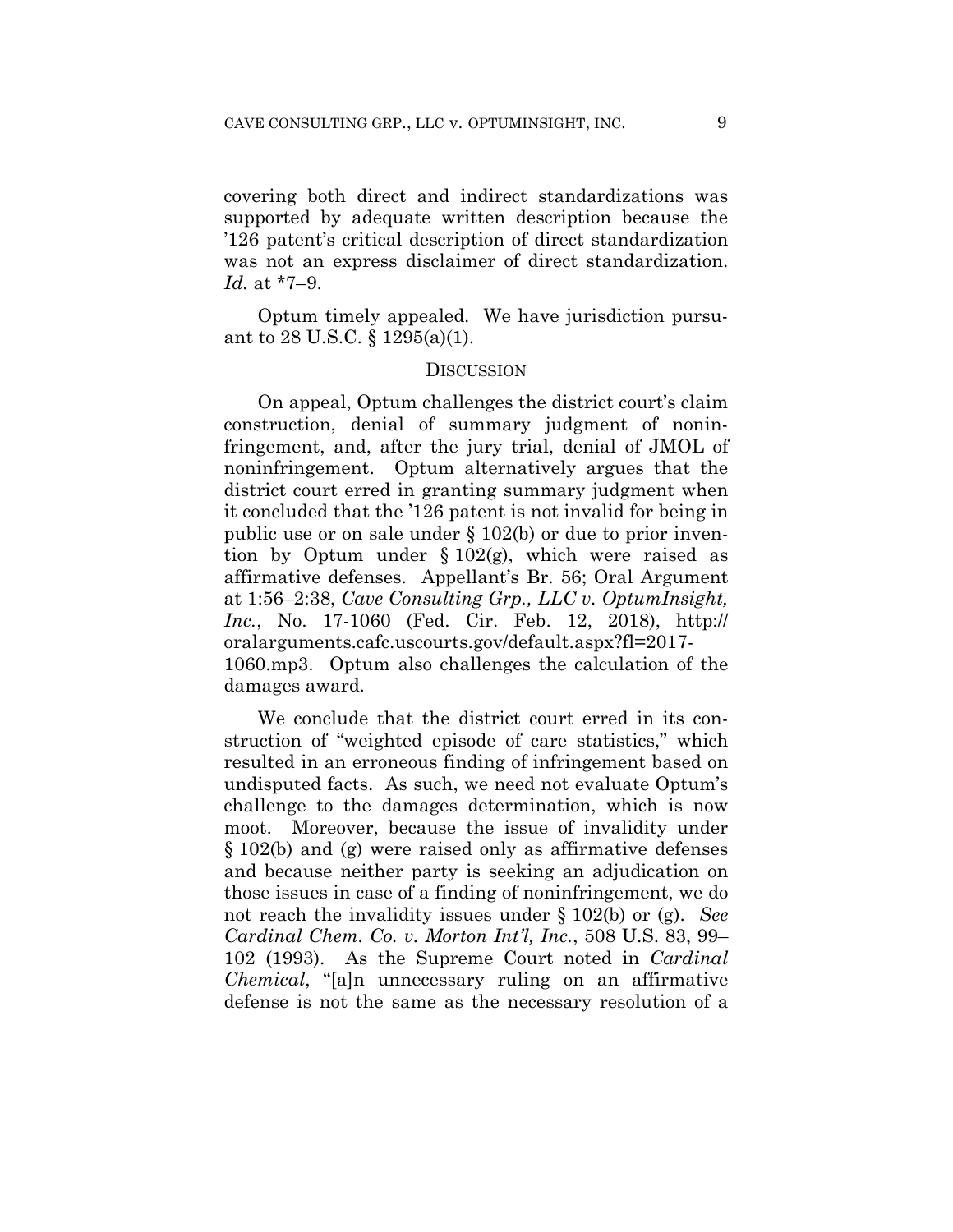counterclaim for a declaratory judgment." *Id*. at 93–94. Invalidity was not raised here as a counterclaim.

Furthermore, because our construction of the "weighted episode of care statistics" limitation is dispositive of the infringement issue based on undisputed facts, we need not discuss the proper construction of the "determining eligible physicians and episode of care assignments" limitation, or whether Optum has waived its claim construction argument for that limitation, as Cave has argued.

We will discuss the construction of "weighted episode of care statistics" and infringement issues in turn. We apply the law of the regional circuit in patent appeals "unless the issue pertains to or is unique to patent law." *AbbVie Deutschland GmbH & Co. v. Janssen Biotech, Inc.*, 759 F.3d 1285, 1295 (Fed. Cir. 2014) (internal quotation marks and citation omitted). We review a district court's denial of a motion for JMOL under the law of the regional circuit in which it sits, here, the Ninth Circuit. *See SimpleAir, Inc. v. Sony Ericsson Mobile Commc'ns AB*, 820 F.3d 419, 424 (Fed. Cir. 2016). The Ninth Circuit reviews a denial of JMOL *de novo*, viewing "the evidence in the light most favorable to the nonmoving party" and "draw[ing] all reasonable inferences in that party's favor," and a jury's verdict for substantial evidence. *EEOC v. Go Daddy Software, Inc.*, 581 F.3d 951, 961 (9th Cir. 2009) (internal quotation marks and citation omitted). A grant of post-verdict JMOL is proper only if "there is no legally sufficient basis for a reasonable jury to find for that party on that issue." *Winarto v. Toshiba Am. Elecs. Components, Inc.*, 274 F.3d 1276, 1283 (9th Cir. 2001) (quoting *Reeves v. Sanderson Plumbing Prods., Inc.*, 530 U.S. 133, 149 (2000)) (internal quotation marks and citation omitted).

"The ultimate construction of claim language is a question of law reviewed de novo, based upon underlying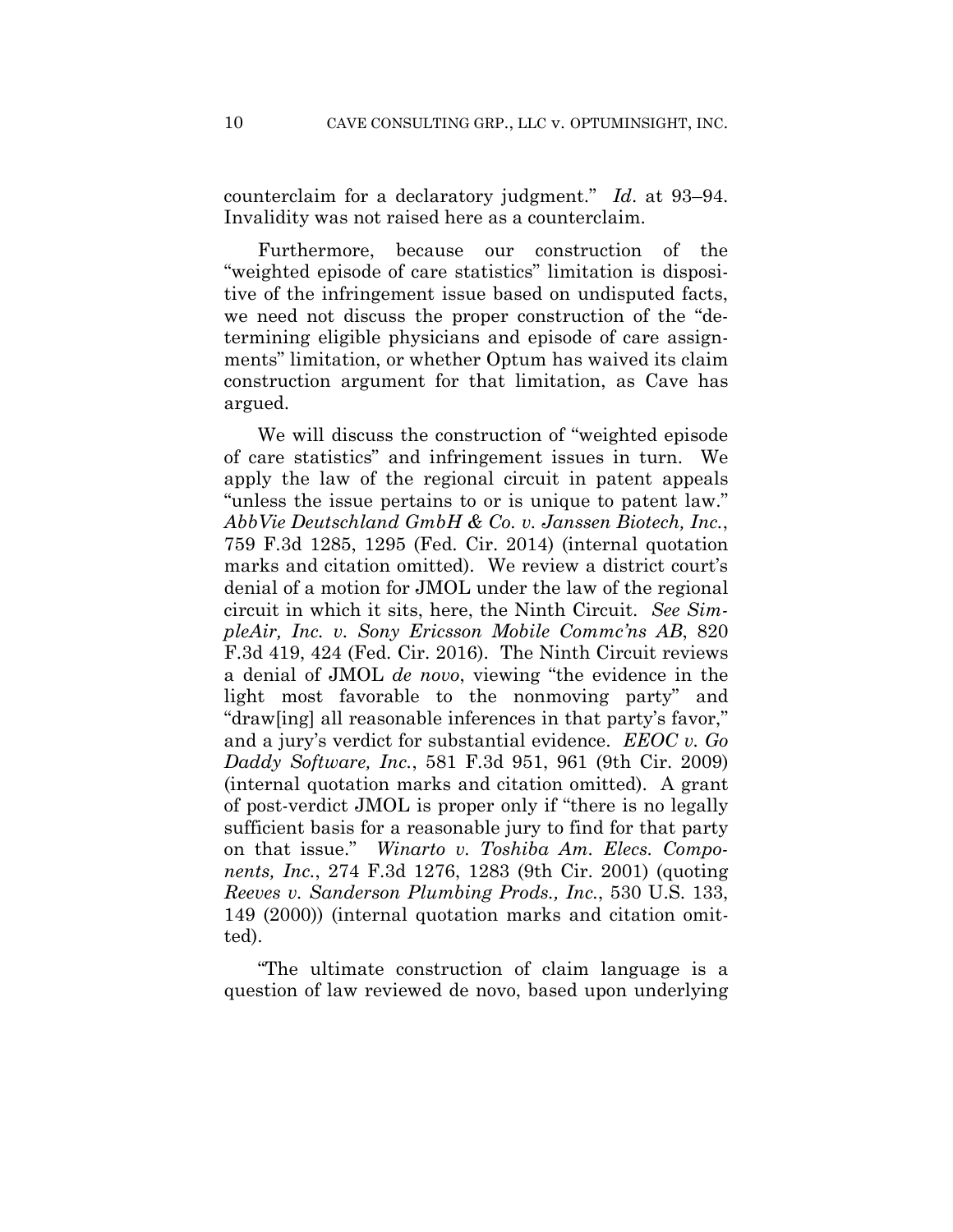factual determinations reviewed for clear error." *SimpleAir*, 820 F.3d at 425 (citing *Teva Pharm. USA, Inc. v. Sandoz, Inc.*, 135 S. Ct. 831, 837–39 (2015)). In construing claims, courts follow the principles set forth in *Phillips v. AWH Corp.*, starting with the language of the claims "read in view of the specification, of which they are a part." 415 F.3d 1303, 1315 (Fed. Cir. 2005) (en banc) (quoting *Markman v. Westview Instruments, Inc.*, 52 F.3d 967, 979 (1995) (en banc), *aff'd*, 517 U.S. 370 (1996)) (internal quotation marks omitted). Accordingly, if a district court's claim construction was based only on intrinsic evidence, and was reached without making any underlying factual findings relying on extrinsic evidence, as the court did here, we review the court's claim construction without deference. *SimpleAir*, 820 F.3d at 425 (citing *Teva*, 135 S. Ct. at 842; *CardSoft, LLC v. VeriFone, Inc.*, 807 F.3d 1346, 1350 (Fed. Cir. 2015)).

"Where an infringement verdict relies on an incorrect claim construction, and no reasonable jury could have found infringement under the proper claim construction, this court may reverse the district court's determination with respect to JMOL without remand." *Id.* (citing *Finisar Corp. v. DirecTV Grp., Inc.*, 523 F.3d 1323, 1333 (Fed. Cir. 2008)).

I. Construction of "weighted episode of care statistics"

Optum argues that the district court erred in its claim construction because this limitation when read in light of the specification excludes direct standardization. Optum contends that the patentee distinguished his invention from, and disparaged the prior art methods that use, direct standardization, and repeatedly referred to his invention as using indirect standardization. Optum notes that at the time of filing, the specification, including the original claims, did not purport to claim direct standardization as part of the invention, and that only after five years following the filing date, did the patentee add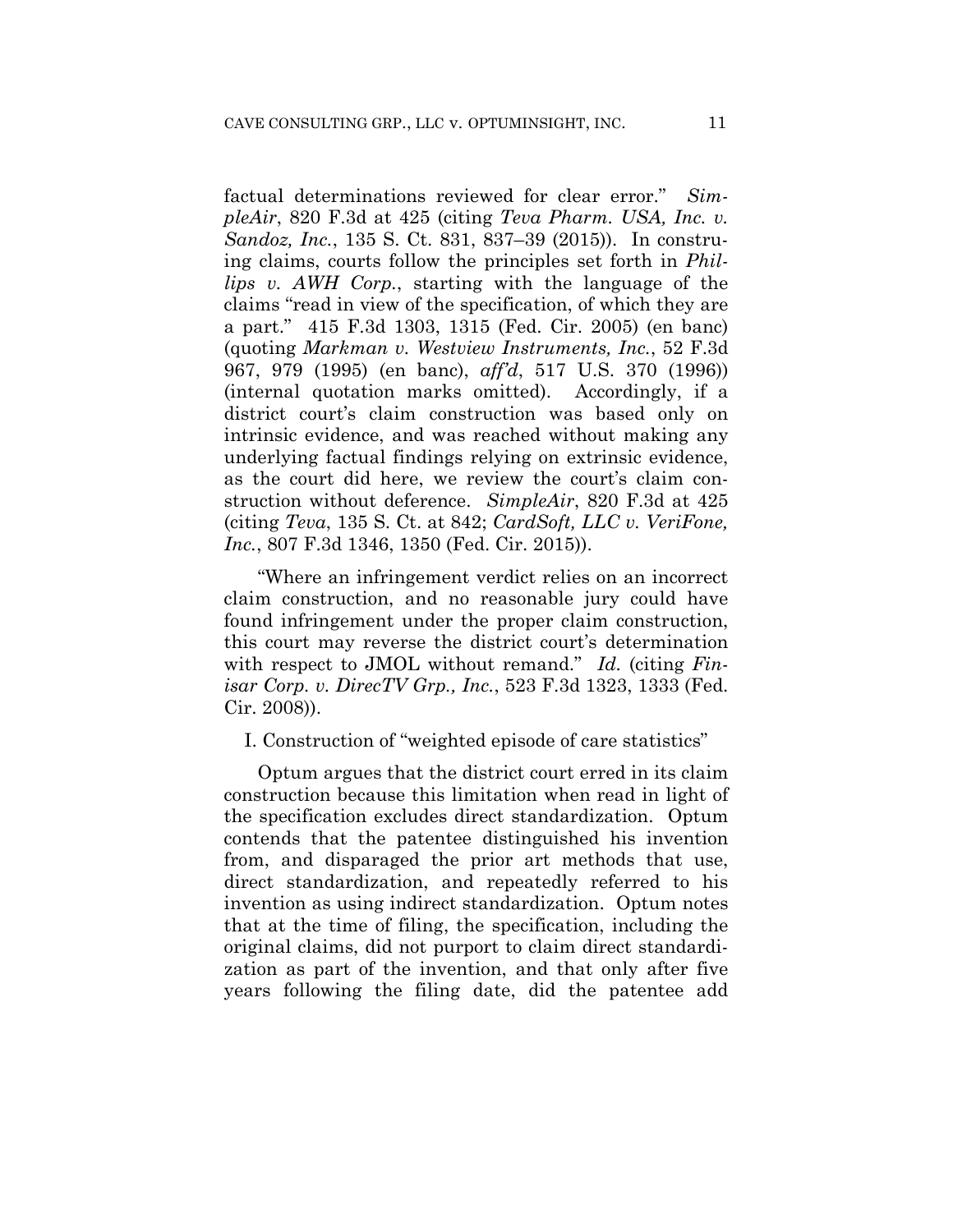dependent claims reciting "direct standardization." According to Optum, the district court erred in relying on these later-added dependent claims in construing the independent claims. Optum further argues that the district court's construction cannot stand because, if the claim limitation is interpreted to include direct standardization, it would lack adequate written description.

Cave responds that the district court did not err in its claim construction because the method using indirect standardization described in the specification is merely a preferred embodiment, as demonstrated in the patent itself and prosecution history. Cave argues that because the language of the independent claims itself is not limiting and because direct standardization is one way of "weight[ing]," the limitation should be construed to include direct standardization. Cave further contends that the dependent claims that specifically recite "direct standardization" support its reading of the independent claims, as noted by the district court. Cave also urges that the description of the prior art methods using direct standardization, which in some cases may lead to error according to the specification, does not amount to a disclaimer, which must be clear and unmistakable. According to Cave, because direct standardization was a known weighting technique, the written description requirement was met under the court's claim construction despite the patent's critical reference to direct standardization.

We agree with Optum that the district court erred in construing "weighted episode of care statistics" as including direct standardization. The district court first discussed that the critical description of direct standardization in the patent does not necessarily amount to a disclaimer. *Claim Construction Order*, 2013 WL 2467930, at \*4. In reaching the conclusion that the claim limitation should include direct standardization, however, the district court's only support was from the dependent claims, based on the reasoning that the court should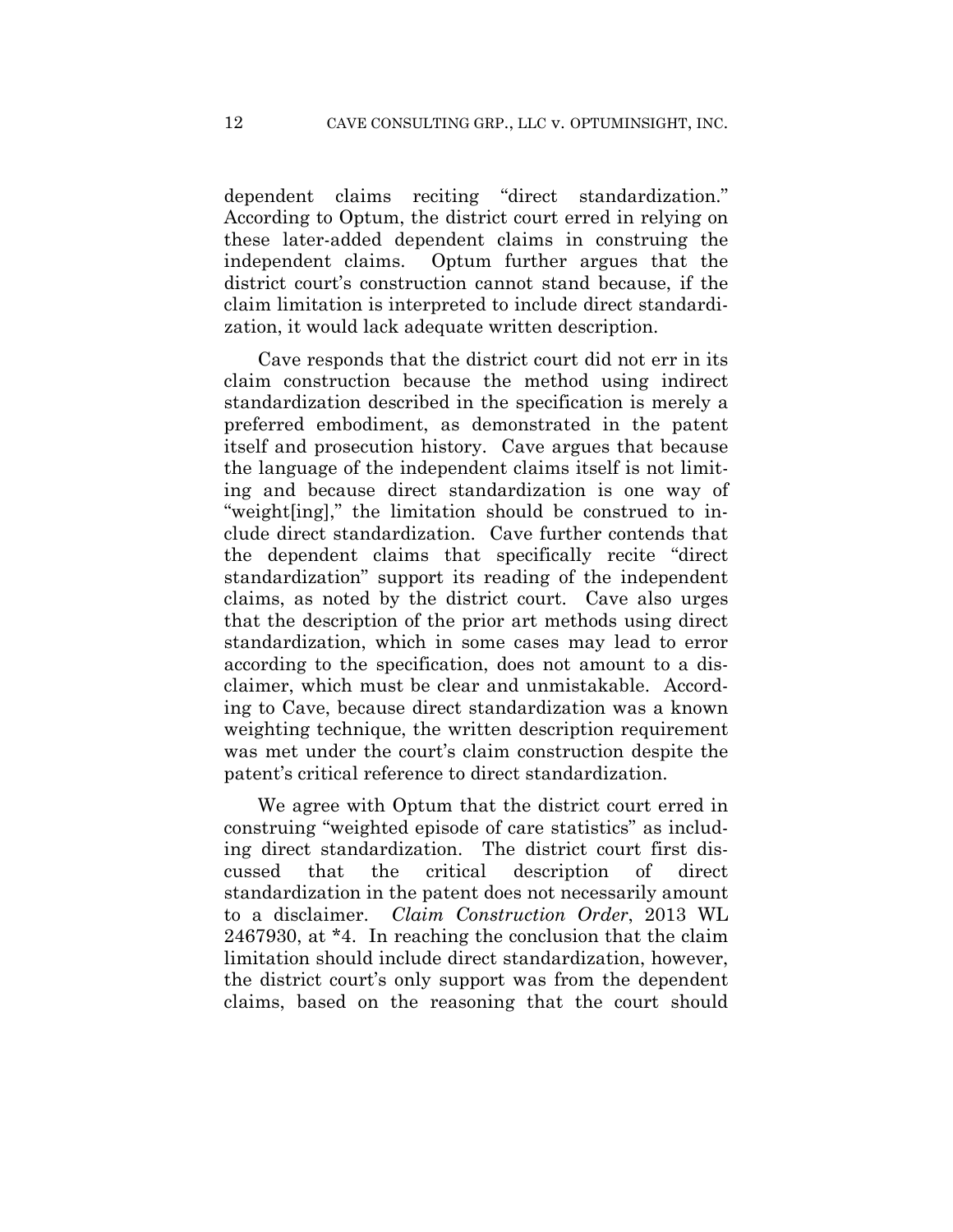differentiate the scope of the dependent claims from that of the independent claims to preserve the validity of the dependent claims. *Id.* The error underlying this analysis is the district court's presumption of a broad and nonlimiting reading of "weighted episode of care statistics" with respect to direct versus indirect standardization.

Claim language is not read in isolation. *Phillips*, 415 F.3d at 1315. Here, the claim limitation when read in light of the specification elucidates the meaning of the claim language as used by the patentee. As both parties agree, the '126 patent describes its method as one that employs indirect standardization. Cave characterizes this undisputed fact as the patent's description of merely *one embodiment*, presumably one out of many. However, this contention is unpersuasive. The patent in its specification affirmatively limits its method to one that uses one particular technique, namely, indirect standardization, as opposed to another used in prior art methods.

Cave does not identify, nor do we find, *any* indication in the '126 patent's description that its invention employs direct standardization, and, other than the dependent claims, Cave's support for including direct standardization comes exclusively from the description of the prior art methods in the background section. *See* Appellee's Br. 31–32. Indeed, the '126 patent repeatedly and consistently describes that the calculation of "weighted episode statistics" according to its method uses indirect standardization. '126 patent col. 92 ll. 39–41, col. 93 ll. 12–14, 31– 35. Moreover, the patent's distinguishing its method that uses indirect standardization from the purportedly errorgenerating prior art methods that use direct standardization further demonstrates that the scope of this "weighted" feature of the invention is affirmatively limited to indirect standardization. *Compare id.*, *with id.* col. 1 ll. 50–51, col. 2 ll. 32–34; *see also Retractable Techs., Inc. v. Becton, Dickinson & Co.*, 653 F.3d 1296, 1305 (Fed. Cir. 2011) (construing the claim limitation in question to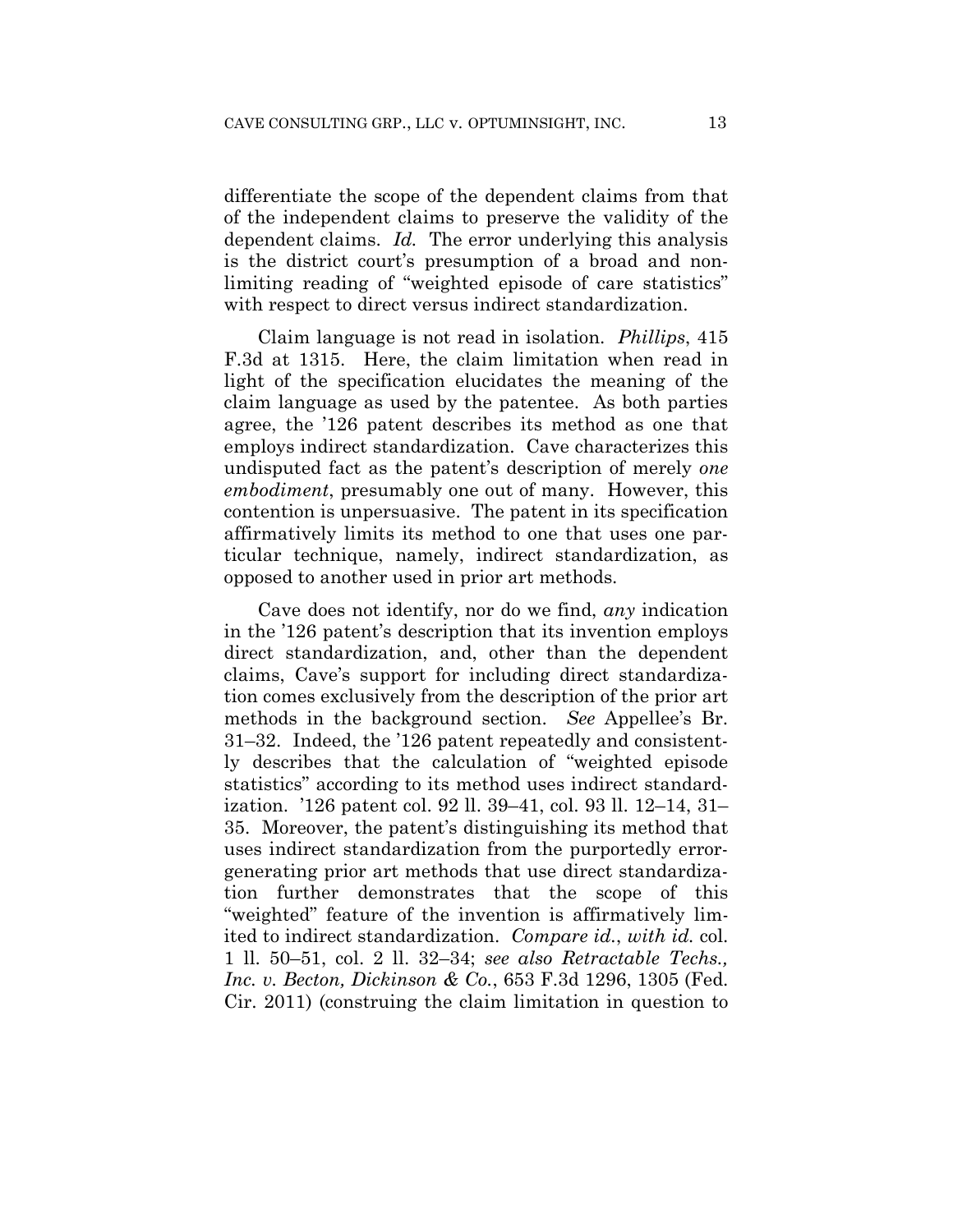"tether the claims to what the specifications indicate the inventor actually invented").

Cave's argument that finding a disclaimer through a "clear and unmistakable" disavowal is required for Optum's argument to prevail is also unpersuasive. Contrary to Cave's contention, although "[i]n general, statements about the difficulties and failures in the prior art, *without more*, do not act to disclaim claim scope," *Retractable Techs.*, 653 F.3d at 1306 (emphasis added), "[o]ur case law does not require explicit redefinition or disavowal" when *the description itself* is affirmatively limiting, *Trs. of Columbia Univ. in City of N.Y. v. Symantec Corp.*, 811 F.3d 1359, 1363 (Fed. Cir. 2016). Here, the specification does more than discuss certain disadvantages of the prior art methods. It distinguishes its invention from them, particularly pointing out what the invention does not use. Thus, we conclude that a finding of a disclaimer is not correct when, as here, the description of the invention itself is affirmatively limiting, and is without *any indication* that direct standardization is within the scope of the invention.

Furthermore, certain canons of claim construction apparently employed by the district court also do not compel a contrary result. Canons of claim construction, such as the doctrine of claim differentiation and the canon of interpreting claims to preserve their validity, are not absolute. *See, e.g.*, *Howmedica Osteonics Corp. v. Zimmer, Inc.*, 822 F.3d 1312, 1323 (Fed. Cir. 2016) (noting that the doctrine of claim differentiation merely creates "a rebuttable presumption that may be overcome by a contrary construction dictated by the written description or prosecution history") (citation omitted). Although generally not dispositive, the fact that the dependent claims relied upon by Cave were added after the filing of the original application is significant here. It is true that the written description and the originally filed claims are part of the specification. *In re Koller*, 613 F.2d 819, 823 (CCPA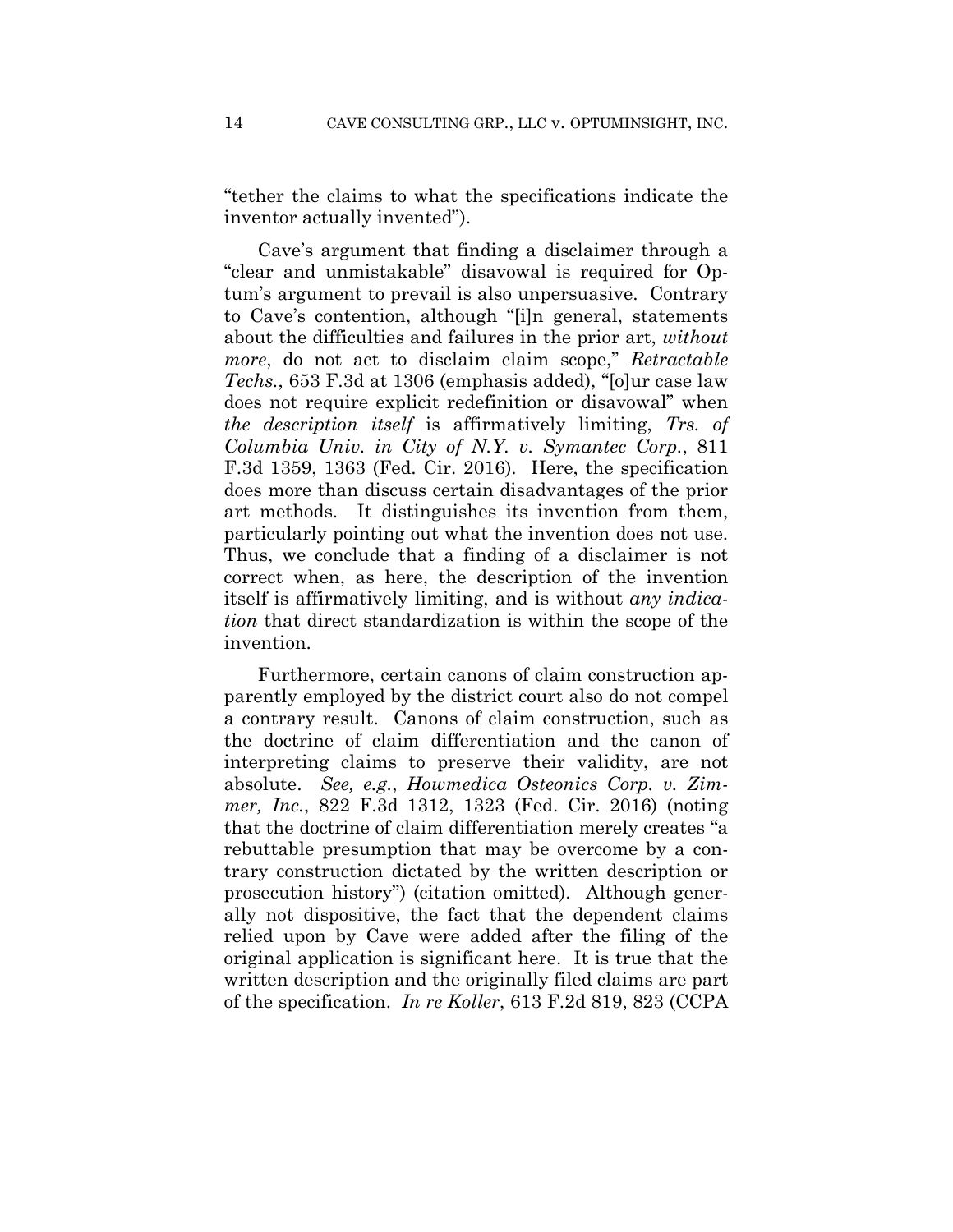1980). And, had the originally filed application, including the original claims, in *any* way indicated that its invention included direct standardization, the later-added dependent claims specifically claiming "direct standardization" could have lent support to Cave's contention that the independent claims cover direct standardization. However, in view of the specification's consistently limiting description, we conclude that these interpretive canons, despite the later-added dependent claims, cannot overcome the claim scope that is unambiguously prescribed by the specification.

The prosecution history also does not require a different conclusion. Cave's only reference in the prosecution history is a single passing remark by the applicant that states that the disclosed calculation that uses indirect standardization is "[o]ne embodiment of the present invention." J.A. 850. This remark alone, with no substantive elaboration on what the patented invention is, has little value. As discussed above, we decline to adopt Cave's argument relying on its post-hoc characterization of the entirety of what is disclosed in the patent as only "one embodiment."

We therefore conclude that the district court erred in construing "weighted episode of care statistics" and that that limitation does not encompass direct standardization. We also conclude that the jury verdict that there was no lack of written description support in the patent cannot stand to the extent that it relied on the erroneous claim construction.

#### II. Infringement

It is undisputed that Optum's method performs direct standardization. Appellant's Br. 37 (quoting J.A. 13185– 86 (Cave's closing argument)). Furthermore, Cave does not argue that any factual dispute remains if "weighted episode of care statistics" is interpreted to exclude direct